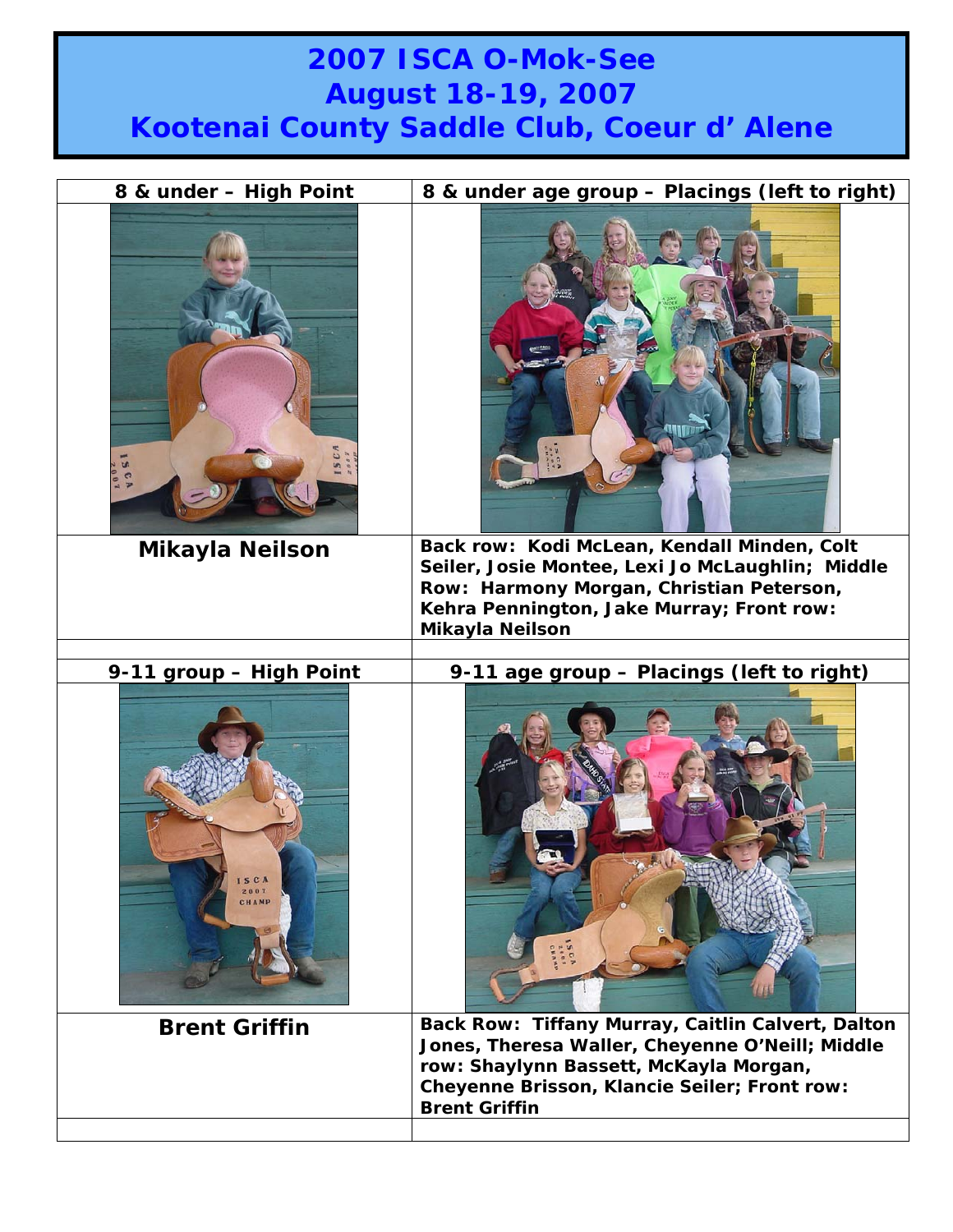| 12-15 group - High Point                 | 12-15 age group - Placings (left to right)                                                                                                                                                                              |
|------------------------------------------|-------------------------------------------------------------------------------------------------------------------------------------------------------------------------------------------------------------------------|
|                                          |                                                                                                                                                                                                                         |
| <b>Torrie Oster</b>                      | Back row: Tess McInnally, Kyle Hoodenpyle,<br>Kelsey Perkins, Brian Hoodenpyle, Amber Heuett<br>(not pictured); Middle row: Sami Hogsett, Chanel<br>Peterson, Brittnie Davis, Quinn Bassett; Front<br>row: Torrie Oster |
| 16-24 women group -<br><b>High Point</b> | 16-24 women age group - Placings<br>(left to right)                                                                                                                                                                     |
| ISCA<br>2007<br>СНАМР                    | <b>ISCA</b><br>2002                                                                                                                                                                                                     |
| Jessi Dammerman                          | Back row: Jennifer Burbank, Angela Thaut (np),<br>Tracy Nagle (np), Melina Whited, Hailey Toddish<br>(np); Middle row: Jessie Metcalf, Danae Driscoll,<br>Brianna Hague, Leah Johnston; Front row: Jessi<br>Dammerman   |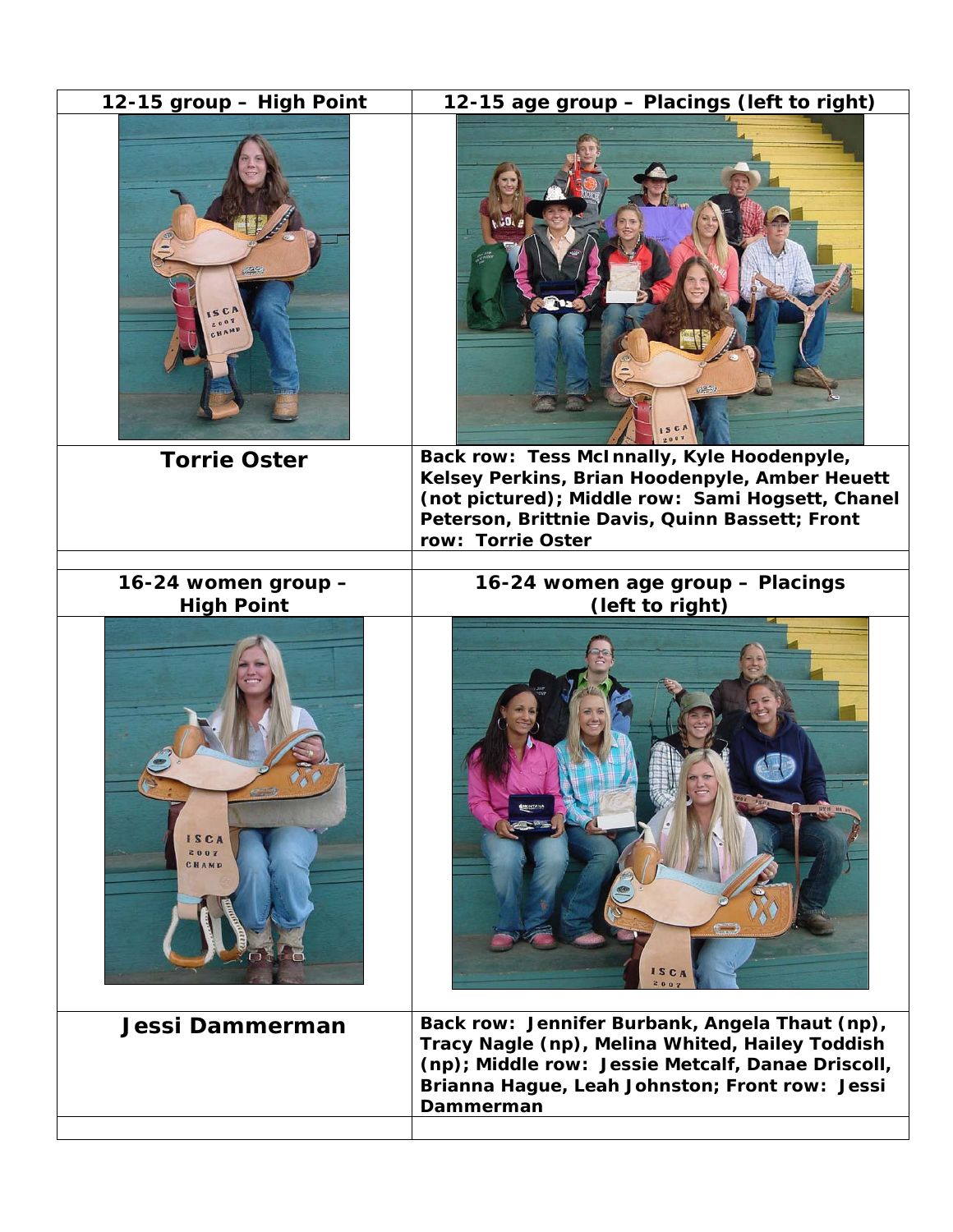| 16-39 men group - High Point             | 16-39 men age group - Placings<br>(left to right)                                                                                                                                                                     |
|------------------------------------------|-----------------------------------------------------------------------------------------------------------------------------------------------------------------------------------------------------------------------|
| SCB<br>2002<br>HAMI                      | <b>GILLISTER</b><br>Surf <i>Hop</i><br><b>ISCA</b>                                                                                                                                                                    |
| <b>Mitch Hymas</b>                       | Back row: Jay Ross, Travis Perkins, Shane<br>Minden, Clay Bassett, Vlad Stoyanov; Middle row:<br>Shawn Seiler, Denny Neilson, Jason Perkins,<br>Justin Johnston; Front row: Mitch Hymas                               |
| 25-39 women group -<br><b>High Point</b> | 25-39 women age group - Placings<br>(left to right)                                                                                                                                                                   |
| SCA<br>2002<br>CHAMP                     |                                                                                                                                                                                                                       |
| <b>Leatha Bennett</b>                    | Back row: Stacie Fisk (np), Kim Owens, Jessica<br>Allen (Terry Parsons), Cassie Waller, Kendra Both<br>(np); Middle row: Darcy Alm, Hailey Berg,<br>Stacey Hymas, Miriam Bertsch; Front Row:<br><b>Leatha Bennett</b> |